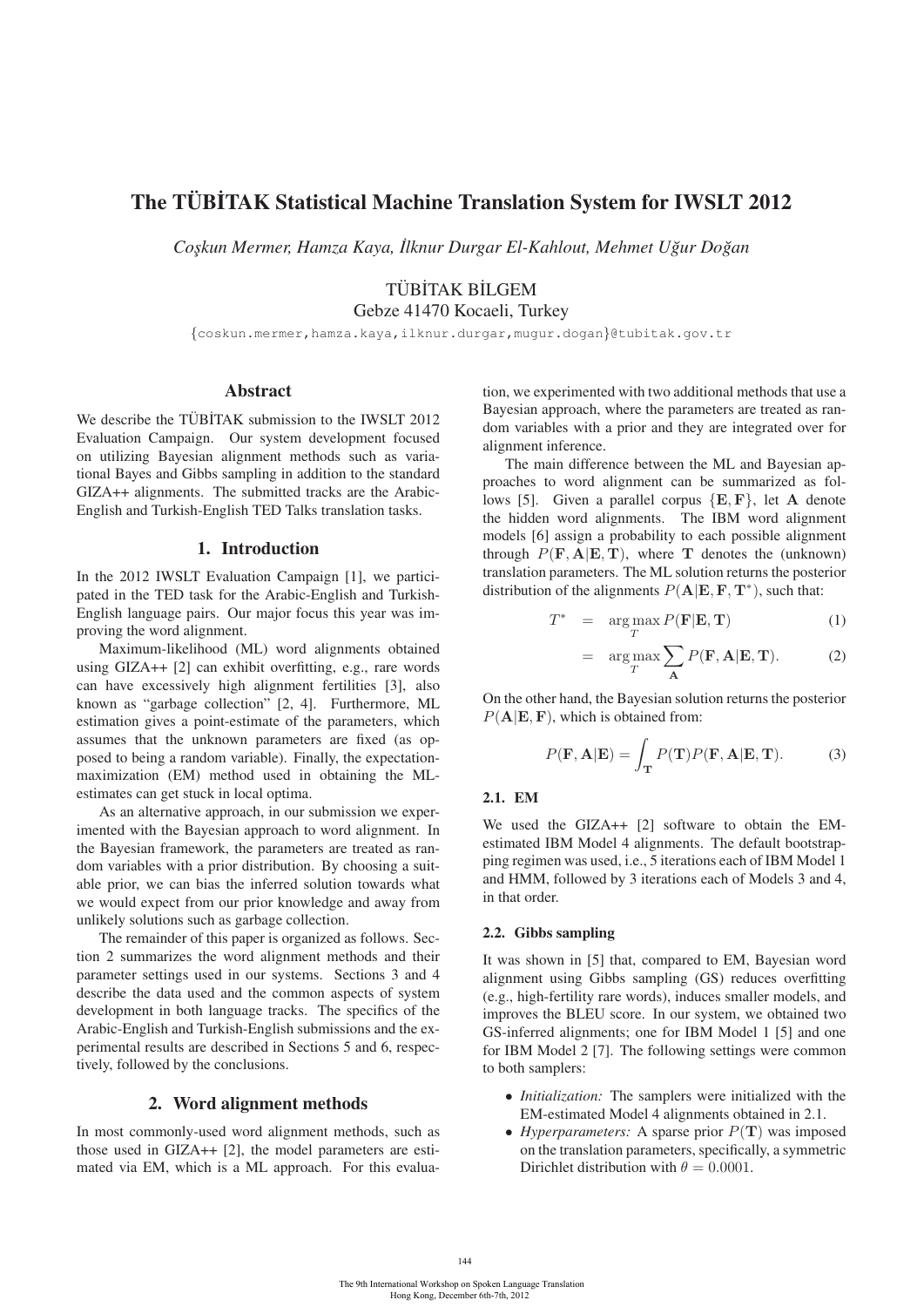• *Sample collection:* A total of 200 iterations of the sampler was run, with only the last 100 iterations used for Viterbi estimation (i.e., the burn-in period was 100 iterations).

For Bayesian Model 2, we used a uniform prior on the distortion parameters, specifically, a symmetric Dirichlet distribution with  $\theta = 1$ . We used relative distortion [8] for Model 2 in order to reduce the number of parameters.

#### 2.3. Variational Bayes

Variational Bayes (VB) is a Bayesian inference method sometimes preferred over GS due to its relatively lower computational cost and scalability. However, VB inference approximates the model by assuming independence between the hidden variables and the parameters. Word alignment using Dirichlet priors and VB inference was investigated in [9, 10]. In our experiments, we used the publicly available software<sup>1</sup>. VB training was used in all models of the bootstrapping regimen for training IBM Model 4. As done in [9, 10], we set the Dirichlet hyperparameter  $\theta = 0$  (the default setting) and ran 5 iterations of VB for each of IBM Model 1, HMM, Model 3 and Model  $4^2$ .

### 2.4. Alignment Combination

We used the four different alignment methods explained above (EM with Model 4, GS with Models 1 and 2, and VB with Model 4) and combined the phrases extracted from before extracting phrases and estimating the phrase table probabilities. Our alignment combination method is similar to those previously used by others, e.g., [11]. The only change to the standard Moses training procedure is that we 4-fold replicated the training corpus, ran a different alignment method on each replica, and concatenated the obtained individual alignments. Alignments in each direction were further combined (symmetrized) using the default heuristic in Moses (grow-diag-final-and).

### 3. Data

Tables 1 and 2 present the main characteristics of the parallel corpora used in our experiments for translation model training. For the Arabic-English task, we utilized only the TED parallel corpus [12], while for the Turkish-English task, we utilized both the TED and SE Times parallel corpora.

We trained three separate language models from the English sides of the following parallel corpora (Table 3): the TED corpus (ted), the News Commentary corpus (nc), and the Gigaword French-English corpus (gigafren). The combination weights of these language models were optimized during the tuning step, together with the other log-linear model features.

Table 1: *Statistics of the parallel training data used in the Arabic-English experiments.*

| <b>Translation Model</b> | Arabic | English |
|--------------------------|--------|---------|
| Sentences                |        | 136,729 |
| Tokens $(M)$             | 2.5    | 2.6     |
| Types $(k)$              | 68.5   | 51.3    |
| Singletons $(k)$         | 28.7   | 21.5    |

Table 2: *Statistics of the parallel training data used in the Turkish-English experiments.*

|                |         | TED     | <b>SETimes</b> |         |  |
|----------------|---------|---------|----------------|---------|--|
|                | Turkish | English | Turkish        | English |  |
| Sentences      | 124,193 |         | 161,408        |         |  |
| Tokens (M)     | 1.8     | 2.4     | 3.9            | 4.4     |  |
| Types $(k)$    | 153.9   | 47.3    | 135.9          | 66.6    |  |
| Singletons (k) | 87.6    | 19.6    | 66.2           | 29.8    |  |

Among the available development corpora, we used dev2010 for tuning and tst2010 for internal testing. We also present the experimental results for the tst2011 dataset, which was made available to the participants after the submission period.

Table 3: *Statistics of the language model training data.*

|                | ted | nc  | gigafren |
|----------------|-----|-----|----------|
| Tokens (M)     | 2.8 | 5.1 | 672      |
| Unigrams $(k)$ | 53  | 69  | 2000     |

### 4. Common system features

Our submissions for both language pairs feature phrasebased statistical machine translation systems trained using the Moses toolkit [13]. Truecasing models were trained on tokenized training data, and subsequently all models were trained on truecased data. All language models were standard 4-gram models trained with modified Kneser-Ney discounting and interpolation using the SRILM toolkit [14]. The minimum error rate training (MERT) algorithm [15] with lattice sampling [16] and search in random directions [17] was used with BLEU [18] as the metric to be optimized. Evaluation was also performed using BLEU.

### 5. Arabic-English

#### 5.1. Preprocessing

Arabic data was morphologically decomposed using MADA+TOKAN [19] with BAMA 2.0 (LDC2004L02) [20] and the default tokenization scheme. For English, the default tokenizer in the Moses package was used together with some post-processing. The final tokenization convention can be summarized as follows:

<sup>1</sup>http://cs.rochester.edu/∼gildea/mt/giza-vb.tgz 2This is achieved by specifying the following options in the Moses training: model1tvb=1,modelhmmtvb=1,model3tvb=1,model4tvb=1.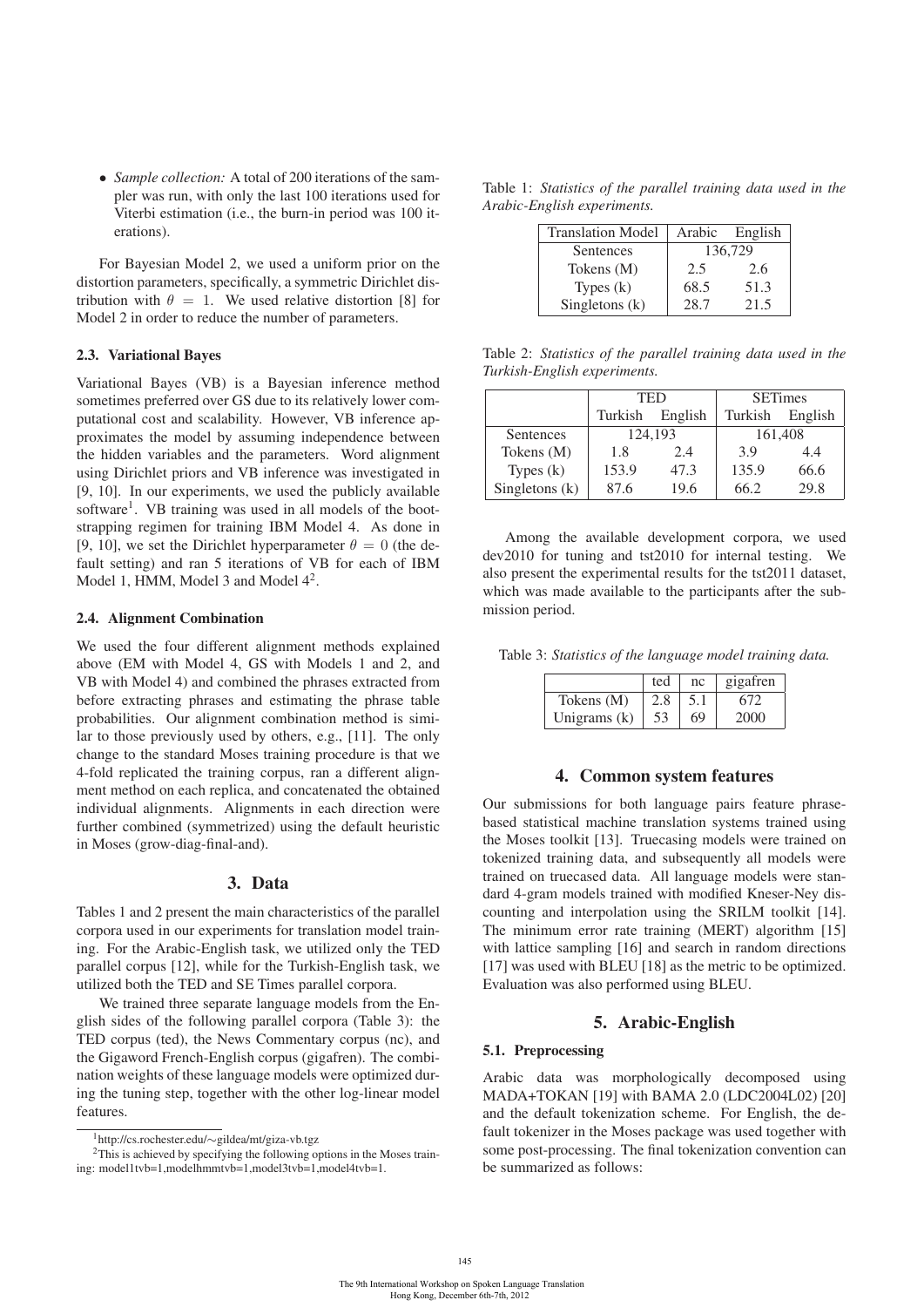- Map unicode punctuation marks to ASCII.
- Merge and standardize consecutive hyphens and dots.
- Separate hyphens only if both sides are numbers (default in MADA+TOKAN).
- Merge back separated apostrophes.

Moreover, in order to reduce data sparsity in word alignment, all numbers were reduced to their last digits during training. For example, the tokens "60,000" and "2,000" were both replaced with "0".

### 5.2. Experiments

Table 4 compares the translation performance of the various alignment methods discussed in Section 2. For IBM Models 1 and 2, both Bayesian approaches (VB and GS) outperform EM. However, for Model 4, EM turned out to be better than  $VB^3$ . The alignment combination described in Section 2.4 (last row in Table 4) did not provide the expected improvement, yielding a BLEU score somewhere between the highest and the lowest of the combined individual BLEU scores. Nevertheless, we chose it as our official submission for the Arabic-English track.

Table 4: *Performance of alignment inference schemes and their combination in the Arabic-English experiments.*

|                             | Alignment         |                             | <b>BLEU</b> |       |       |  |
|-----------------------------|-------------------|-----------------------------|-------------|-------|-------|--|
|                             | Method            | Model                       | dev10       | tst10 | tst11 |  |
| 1                           | EM                |                             | 24.11       | 22.68 | 22.34 |  |
| $\mathcal{D}_{\mathcal{L}}$ | VB                |                             | 24.34       | 23.21 | 22.95 |  |
| 3                           | <b>GS</b>         |                             | 24.59       | 23.22 | 22.68 |  |
| 4                           | EM                | 2                           | 24.33       | 22.65 | 22.37 |  |
| 5                           | VB                | $\mathcal{D}_{\mathcal{L}}$ | 25.01       | 23.64 | 23.19 |  |
| 6                           | <b>GS</b>         | 2                           | 25.34       | 23.80 | 23.50 |  |
| 7                           | EM                | 4                           | 25.48       | 23.83 | 23.93 |  |
| 8                           | VB                |                             | 25.09       | 23.71 | 23.28 |  |
| 9                           | $(3)+(6)+(7)+(8)$ |                             | 25.01       | 23.58 | 23.13 |  |

Reducing model size was previously proposed as an objective in unsupervised word alignment, e.g., in [21, 22]. To see whether the Bayesian methods indeed achieve smaller models, we analyzed the outputs of each alignment method in terms of the total number of unique word translations in the produced alignments. Table 5 shows that both Bayesian methods induce significantly smaller alignment dictionaries than EM.

A contributing factor for the high dictionary size in MLestimated alignments is that the rare source words in the training corpus are aligned to excessively many target words, also known as "garbage collection" [3]. To measure the effect of this phenomenon, the average fertility of singletons  $(\phi_{sing})$  was used in [23] and [22]. We present  $\phi_{sing}$  values in both alignment directions for the different alignment methods in Tables 6 and 7. We see that both Bayesian methods

Table 5: *Number of distinct word translations (unique alignment pairs) induced by the alignment methods in the Arabic-English experiments.*

|                | Alignment         |                | Dictionary Size (k) |       |      |
|----------------|-------------------|----------------|---------------------|-------|------|
|                | Method            | Model          | en-ar               | ar-en | sym. |
| 1              | EM                |                | 508                 | 528   | 412  |
| $\overline{c}$ | VB                |                | 182                 | 187   | 258  |
| 3              | <b>GS</b>         |                | 282                 | 318   | 321  |
| 4              | EM                | 2              | 558                 | 548   | 659  |
| 5              | VB                | $\overline{c}$ | 195                 | 199   | 281  |
| 6              | <b>GS</b>         | 2              | 289                 | 317   | 395  |
| 7              | EM                | 4              | 496                 | 487   | 546  |
| 8              | VB                |                | 207                 | 218   | 292  |
| 9              | $(3)+(6)+(7)+(8)$ |                | 743                 | 771   | 821  |

dramatically reduce the average alignment fertility of singletons.

However,  $\phi_{sing}$  can sometimes be misleading because a smaller value is not necessarily better. For example, the lowest possible value 0 can be trivially achieved by leaving all singletons unaligned, which is clearly not desirable. Tables 6 and 7 also show the ratio of unaligned singletons  $(|sing0|/|sing|)^4$ , which reveals that VB for Model 1 leaves<br>nearly half of the singletons unaligned. The rightmost colnearly half of the singletons unaligned. The rightmost column in the table presents  $\phi_{sing+}$ , which averages the fertilities only over aligned singletons and has the minimum attainable value of 1.

### 6. Turkish-English

#### 6.1. Preprocessing

For both languages, the default tokenizer in the Moses package was used, without any morphological processing.

#### 6.2. Experiments

Our first system used a single phrase-table trained on the combined TED+SETimes corpus and used only VB (2.3) as the alignment inference method. Our second system used four different alignment methods as in our Arabic-English submission (Section 5), separately for each of the TED and the SETimes corpora, and then used the resulting two phrase tables in decoding. However, due to a bug at the time of the submission, the internal BLEU scores of this second system were significantly lower than our first system. Therefore, we submitted the first system as our primary submission.

Table 8 compares the BLEU scores of different alignment methods on the Turkish-English TED corpus. As opposed to the Arabic-English case, we observe in Table 8 that alignment combination provides a significant gain over the individual alignments.

<sup>3</sup>A Model-4 implementation of GS is not yet available

<sup>&</sup>lt;sup>4</sup>We further denote the aligned singletons by " $sing$ +" so that  $|sing|$  =  $|sing0| + |sing+|$ .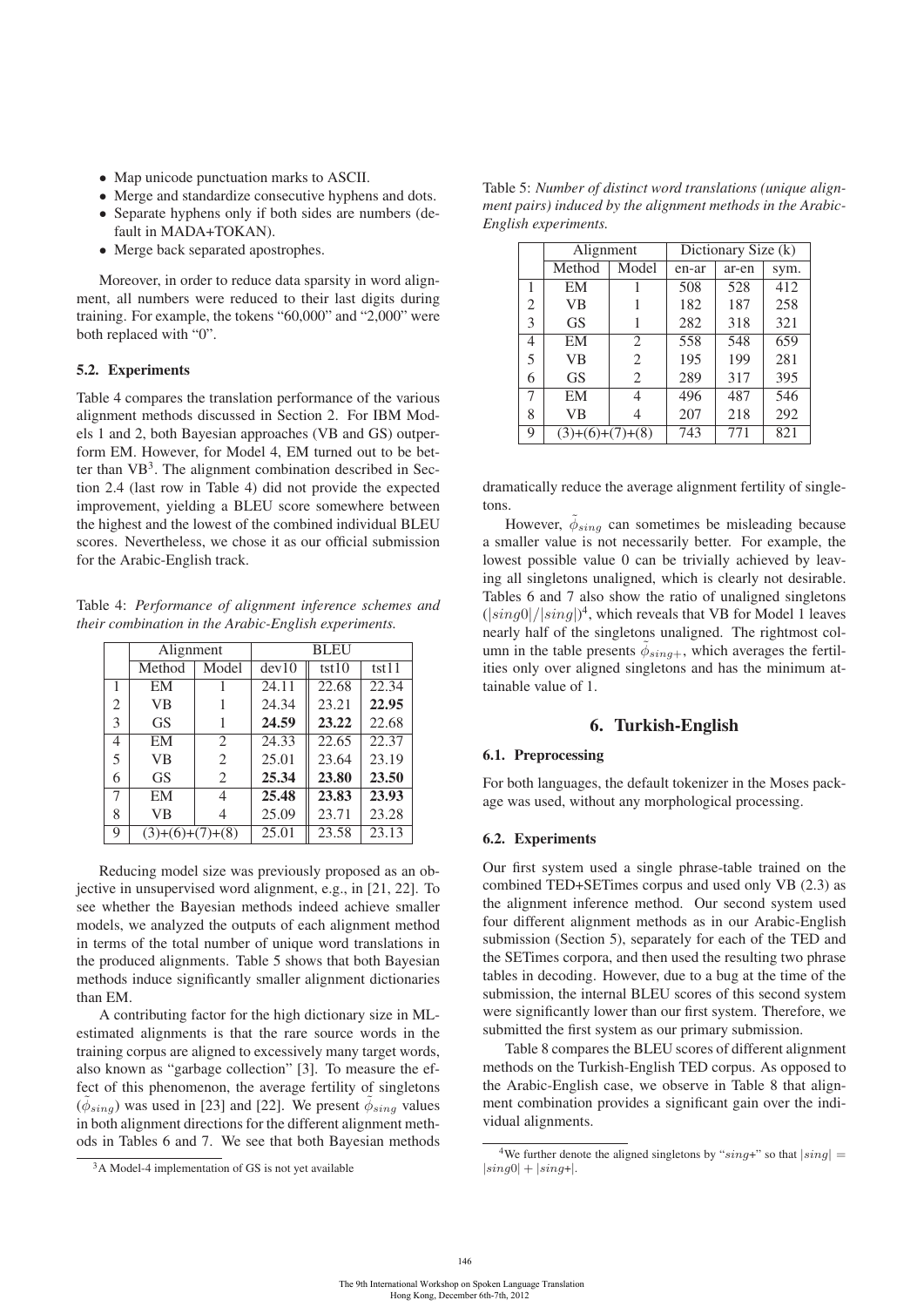Table 6: *Singleton alignment performance (en-ar) of the alignment methods in the Arabic-English experiments.*

| Method    | Model                       | $\varphi_{sing}$ | sing0 / sing | $\varphi_{sing+}$ |
|-----------|-----------------------------|------------------|--------------|-------------------|
| EM        |                             | 5.0              | 0.20         | 6.2               |
| <b>VB</b> |                             | 0.8              | 0.47         | 1.6               |
| <b>GS</b> |                             | 1.2              | 0.26         | 1.6               |
| EM        | $\mathcal{D}_{\mathcal{L}}$ | 3.7              | 0.001        | 3.7               |
| <b>VB</b> | 2                           | 0.9              | 0.27         | 1.3               |
| <b>GS</b> | 2                           | 1.1              | 0.23         | 1.4               |
| EM        |                             | 4.1              | 0.001        | 4.1               |
| VB        |                             | 1.3              | 0.08         | 1.5               |

Table 7: *Singleton alignment performance (ar-en) of the alignment methods in the Arabic-English experiments.*

| Method    | Model          | $\varphi_{sing}$ | sing0 / sing | $\varphi_{sing+}$ |
|-----------|----------------|------------------|--------------|-------------------|
| EM        |                | 6.0              | 0.20         | 7.4               |
| <b>VB</b> |                | 0.9              | 0.46         | 1.6               |
| <b>GS</b> |                | 1.6              | 0.17         | 1.9               |
| EM        | $\overline{c}$ | 4.4              | 0.001        | 4.4               |
| <b>VB</b> | $\overline{c}$ | 1.1              | 0.23         | 1.4               |
| <b>GS</b> | 2              | 1.4              | 0.16         | 1.7               |
| EM        |                | 4.8              | 0.002        | 4.8               |
| VВ        |                | 1.4              | 0.08         | 1.5               |

### 7. Conclusion and Future Work

We described our submission to IWSLT 2012. The main innovation tested was using Bayesian word alignment methods (both variational Bayes and Gibbs sampling) in combination with the standard EM. As future work, we plan to apply the same technique on the MultiUN corpus for the Arabic-English task, and other larger corpora for other language pairs.

### 8. References

- [1] M. Federico, M. Cettolo, L. Bentivogli, M. Paul, and S. Stüker, "Overview of the IWSLT 2012 evaluation campaign," in *Proc. of the International Workshop on Spoken Language Translation*, Hong Kong, HK, December 2012.
- [2] F. J. Och and H. Ney, "A systematic comparison of various statistical alignment models," *Computational Linguistics*, vol. 29, no. 1, pp. 19–51, 2003.
- [3] R. C. Moore, "Improving IBM word alignment Model 1," in *Proc. ACL*, Barcelona, Spain, July 2004, pp. 518– 525.
- [4] P. F. Brown, S. A. D. Pietra, V. J. D. Pietra, M. J. Goldsmith, J. Hajic, R. L. Mercer, and S. Mohanty, "But dictionaries are data too," in *Proc. HLT*, Plainsboro, New Jersey, 1993, pp. 202–205.

|  |  |  | Table 8: Performance of alignment inference schemes and   |  |
|--|--|--|-----------------------------------------------------------|--|
|  |  |  | their combination in the TED Turkish-English experiments. |  |

|                | Alignment         |       | <b>BLEU</b> |       |
|----------------|-------------------|-------|-------------|-------|
|                | Method            | Model | dev10       | tst10 |
| 1              | EM                |       | 10.68       | 11.43 |
| $\overline{2}$ | <b>VB</b>         |       | 10.80       | 11.87 |
| 3              | <b>GS</b>         |       | 10.61       | 12.10 |
| 4              | EM                | 2     | 10.21       | 11.67 |
| 5              | <b>VB</b>         | 2     | 11.16       | 11.92 |
| 6              | <b>GS</b>         | 2     | 10.68       | 11.47 |
| 7              | EM                |       | 10.28       | 11.28 |
| 8              | <b>VB</b>         |       | 10.38       | 11.33 |
| 9              | $(3)+(6)+(7)+(8)$ |       | 11.78       | 12.90 |

- [5] C. Mermer and M. Saraclar, "Bayesian word alignment for statistical machine translation," in *Proc. ACL-HLT: Short Papers*, Portland, Oregon, June 2011, pp. 182– 187.
- [6] P. F. Brown, V. J. Della Pietra, S. A. Della Pietra, and R. L. Mercer, "The mathematics of statistical machine translation: parameter estimation," *Computational Linguistics*, vol. 19, no. 2, pp. 263–311, 1993.
- [7] C. Mermer, M. Saraclar, and R. Sarikaya, "Improving statistical machine translation using Bayesian word alignment and Gibbs sampling," *IEEE Transactions on Audio, Speech and Language Processing (in review)*, 2012.
- [8] S. Vogel, H. Ney, and C. Tillmann, "HMM-based word alignment in statistical translation," in *Proc. COLING*, 1996, pp. 836–841.
- [9] D. Riley and D. Gildea, "Improving the performance of GIZA++ using variational Bayes," The University of Rochester, Computer Science Department, Tech. Rep. 963, December 2010.
- [10] ——, "Improving the IBM alignment models using variational Bayes," in *Proc. ACL: Short Papers*, 2012, pp. 306–310.
- [11] W. Shen, B. Delaney, T. Anderson, and R. Slyh, "The MIT-LL/AFRL IWSLT-2007 MT system," in *Proc. IWSLT*, Trento, Italy, 2007.
- [12] M. Cettolo, C. Girardi, and M. Federico, "Wit<sup>3</sup>: Web inventory of transcribed and translated talks," in *Proceedings of the 16*th *Conference of the European Association for Machine Translation (EAMT)*, Trento, Italy, May 2012, pp. 261–268.
- [13] P. Koehn, H. Hoang, A. Birch, C. Callison-Burch, M. Federico, N. Bertoldi, B. Cowan, W. Shen, C. Moran, R. Zens, C. Dyer, O. Bojar, A. Constantin,